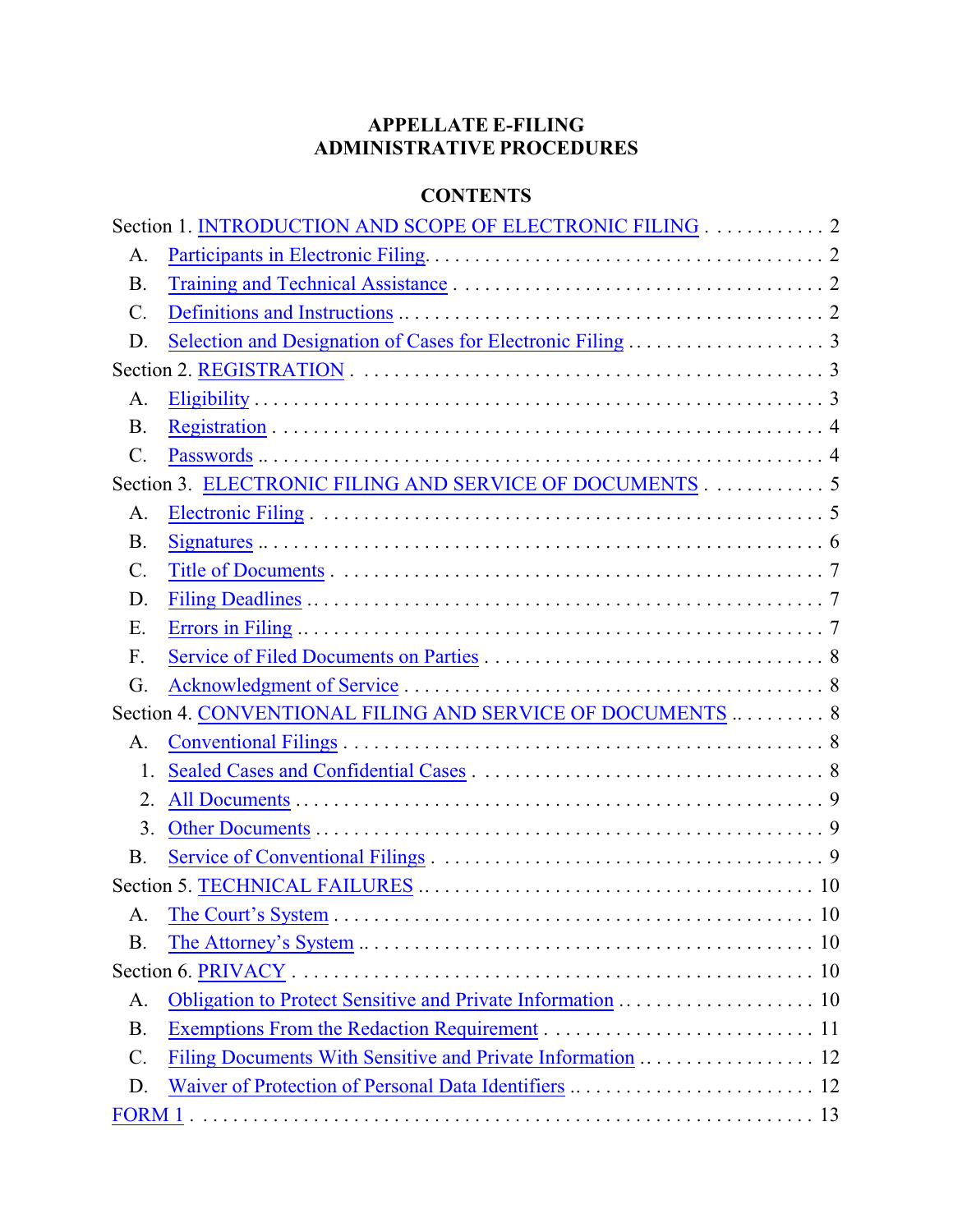### **APPELLATE E-FILING ADMINISTRATIVE PROCEDURES**

#### <span id="page-1-0"></span>**Section 1. INTRODUCTION AND SCOPE OF ELECTRONIC FILING**

The following procedures govern the utilization of the appellate e-filing system with the Clerk of the Supreme Court. These procedures may be amended from time to time. **Persons using the appellate e-filing system should consult the Mississippi Supreme Court's website [www.courts.ms.gov] for the most current procedures.**

#### <span id="page-1-1"></span>**A. Participants in Electronic Filing**

The system permits attorneys to file documents with the Court from any location over the Internet. While all parties, including those proceeding pro se, have "read only" public access to documents filed, only registered attorneys, as officers of the Court, are permitted to file electronically. Parties proceeding pro se shall not file electronically unless said pro se party is a registered attorney in good standing and admitted to practice in the Court.

### <span id="page-1-2"></span>**B. Training and Technical Assistance**

These procedures govern use of the appellate e-filing system and are not intended as a technical guide for the use of the system. Information regarding the equipment needed to participate, as well as information on training and access to computer-based tutorials, can be obtained from courts.ms.gov.

#### <span id="page-1-3"></span>**C. Definitions and Instructions**

The term "conventional filing" means presentation to the Clerk's Office of a hard copy of a document which cannot or should not be filed electronically. The hard or paper copy should be accompanied by an electronic storage device with the document in a text PDF file(s), if possible. If not, the document will be scanned for inclusion as an image PDF unless otherwise provided in these procedures. The "image" is not a searchable document; a text PDF is a searchable document.

The term "document" shall include pleadings, motions, exhibits, declarations, affidavits, memoranda, papers, orders, notices, and any other filing by or to the Court, whether or not the document is electronic or a hard or paper copy. "Hard copy" and "paper copy" are used interchangeably in these procedures.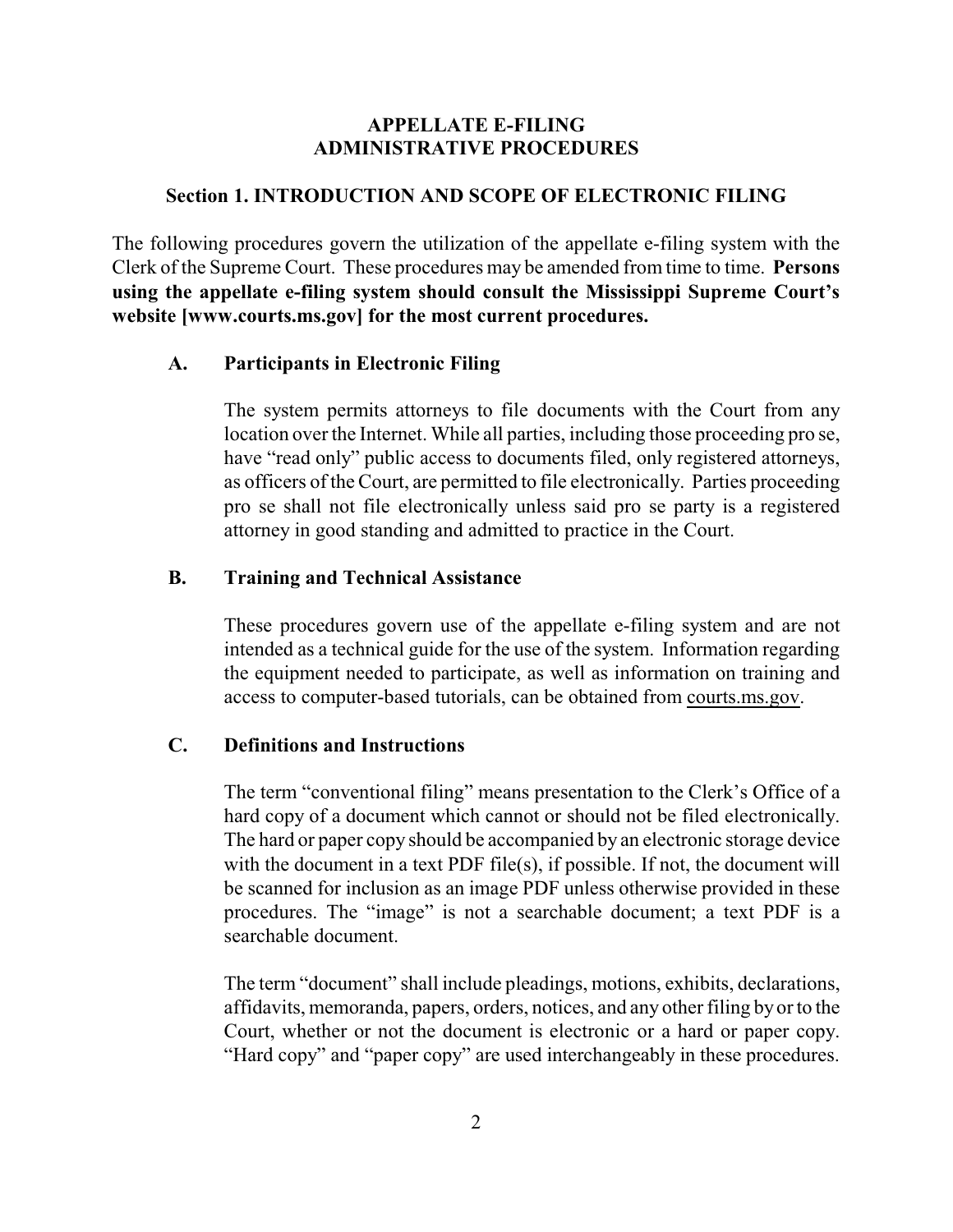"Electronic filing" means uploading a document in PDF format directly from the registered user's computer, to file that document in the Court's case file using the Court's Internet-based system. **Sending a document or pleading to the Court via e-mail or facsimile does not constitute "electronic filing."**

The "E-Mail Address of Record" is the Internet e-mail address of each attorney in the case as maintained by the system.

A "Filing User" is an attorney who is registered to use the system.

A "Notice of Electronic Filing" (NEF) is generated automatically by the system upon completion of an electronic filing. The Notice of Electronic Filing, when e-mailed to the e-mail addresses of record in the case, acts as the proof of service.

The term"PDF" refers to Portable Document Format. A PDF document allows anyone to open the converted document across a broad range of hardware and software, with layout, format, links, and images intact.

### <span id="page-2-0"></span>**D. Selection and Designation of Cases for Electronic Filing**

Unless otherwise permitted by these administrative procedures or unless otherwise authorized by the Court, all briefs, motions, responses, and compliance documents submitted for filing with the Clerk of the Supreme Court may be filed electronically by a registered attorney beginning July 1, 2013. Beginning January 1, 2014, all briefs, motions, responses, and compliance documents submitted for filing with the Clerk of the Supreme Court shall be filed electronically by a registered attorney or shall be scanned and uploaded to the system by the Clerk's Office.

### <span id="page-2-1"></span>**Section 2. REGISTRATION**

### <span id="page-2-2"></span>**A. Eligibility**

Attorneys admitted to practice in the Supreme Court and Court of Appeals, including attorneys admitted to practice in those courts under the *pro hac vice* or *pro bono publicus* provisions of the Mississippi Rules of Appellate Procedure, may register as Filing Users. No other person may register as a Filing User, even if he or she is a party proceeding pro se.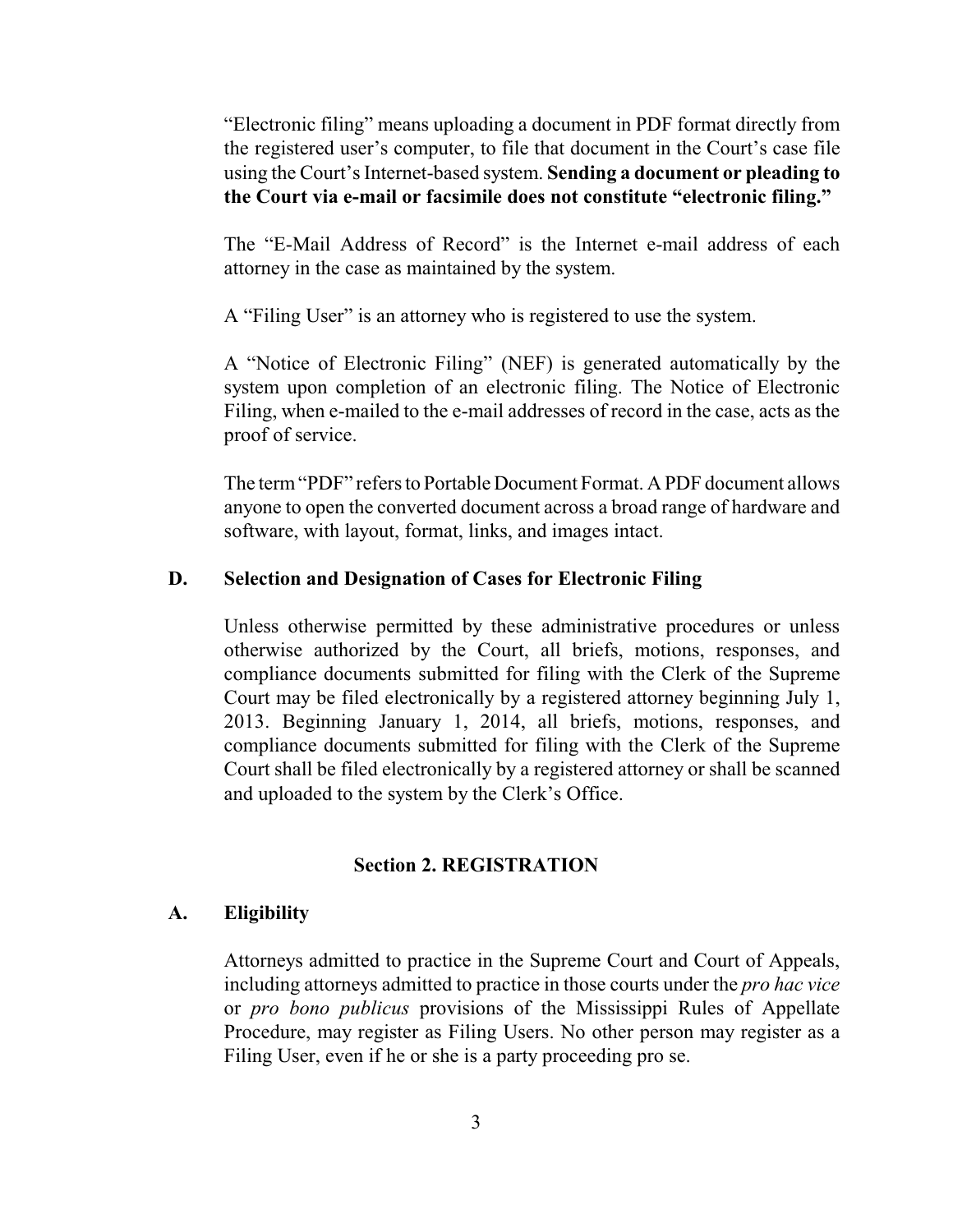### <span id="page-3-0"></span>**B. Registration**

- 1. Attorneys should register with the system electronically by accessing the Attorney Registration site at courts.ms.gov/mec/mec.html. Each attorney in a law firm must register individually. Registration for the appellate e-filing system shall be the same as for the Mississippi Electronic Courts (MEC) system.
- 2. Each attorney registering in the system will receive an Internet e-mail message after his or her password has been assigned. This is to ensure that the attorney's Internet e-mail address has been entered correctly in the system and to convey the login and password information to the attorney.
- 3. An attorney's registration will constitute a waiver of conventional service of documents. The attorney agrees to accept service of notice of the electronic filing by authorized e-mail.
- 4. Attorneys are responsible for updating their mailing address or e-mail address online through the e-filing system.

## <span id="page-3-1"></span>**C. Passwords**

Each attorney registered to participate in MEC is entitled to one system password. An attorney's MEC login and password will be utilized in both the appellate e-filing system and MEC. Attorneys may change their own passwords.

Pursuant to M.R.A.P. 46(d), every petition, motion, brief, and other paper shall be signed by at least one attorney of record. An attorney's password issued by MEC combined with the user's login identification serves as the attorney's signature for Rule 46 and other purposes. Therefore, it is imperative that an attorney protect and secure the password issued byMEC. If there is any reason to suspect the password has been compromised in any way, it is the duty and responsibility of the attorney immediately to notify the MEC helpdesk. In the event of the resignation or reassignment of the person with authority to use a password, the attorney should change the password immediately.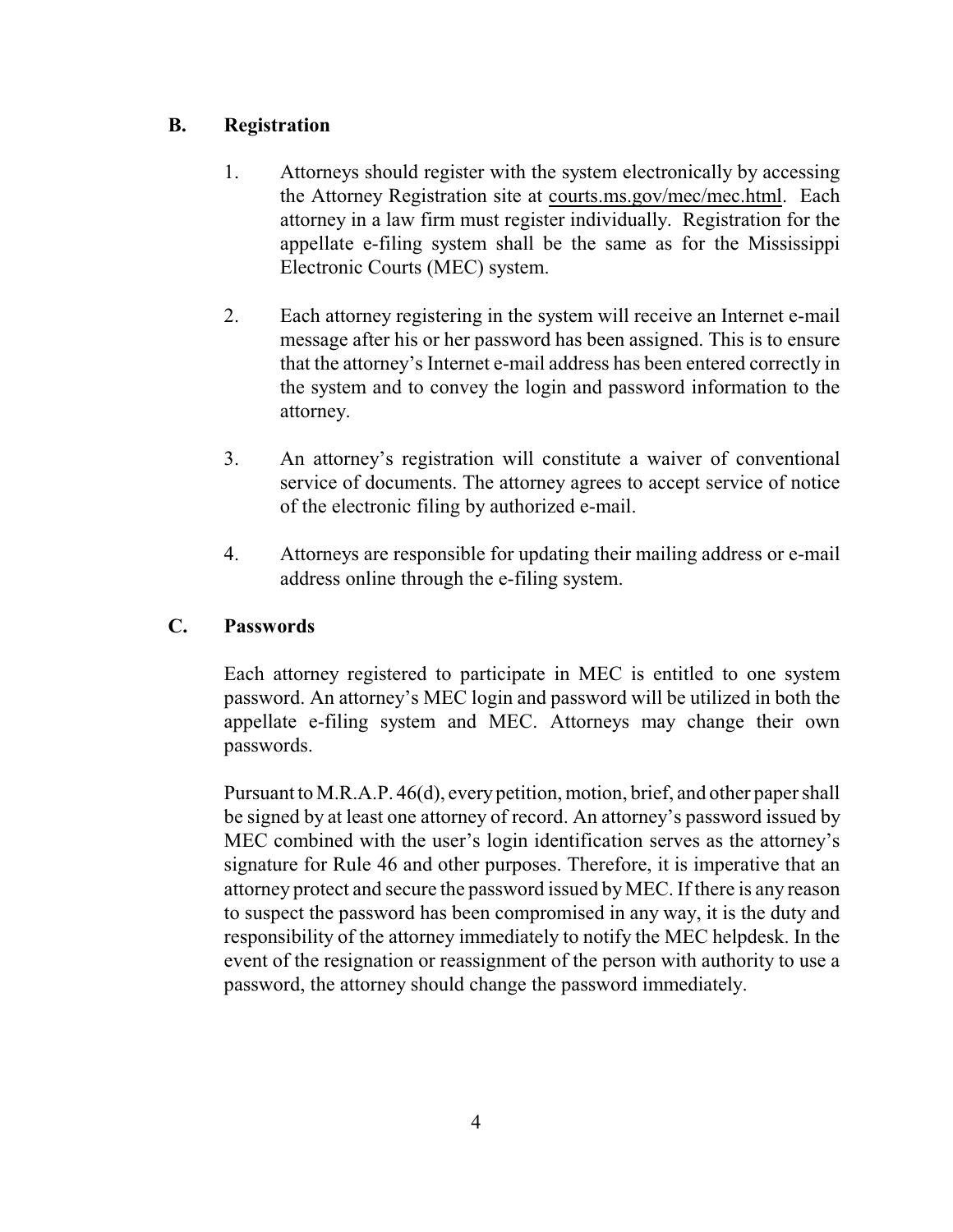No attorney shall knowingly permit his or her password to be utilized by anyone other than an authorized employee of his or her office. Because the login and password together constitute an attorney's signature regardless of whether the attorney personally uses the login and password or delegates that authority to someone else, the attorney is responsible for safeguarding and protecting his or her login and password at all times. Once registered, the attorney shall be responsible for all documents filed with his or her password.

#### <span id="page-4-0"></span>**Section 3. ELECTRONIC FILING AND SERVICE OF DOCUMENTS**

#### <span id="page-4-1"></span>**A. Electronic Filing**

- 1. Electronically filed documents must meet the same requirements of format and page limits as documents "conventionally filed" (as defined in Definitions and Instructions) pursuant to the Mississippi Rules of Appellate Procedure, except that the title of any brief submitted electronically should be in Times New Roman font with a 30 point font size, and the color requirements for brief covers shall not apply to electronically filed documents.
- 2. Any requirement in the Mississippi Rules of Appellate Procedure for multiple copies of a document to be submitted with the original filing shall not apply to a document filed electronically in the system.
- 3. In order to file a document which requires leave of the Court, such as an amicus or supplemental brief, the proposed document shall be attached as an exhibit to a motion. If the motion is granted, **the attorney must electronically re-file the proposed document as an independent document after entry of the Court's order.**
- 4. Electronic transmission of a document consistent with these procedures will, upon the complete transmission of the same to the Clerk's Office, constitute filing of the document for all purposes of the Mississippi Rules of Appellate Procedure and will constitute entryof that document onto the docket maintained by the Clerk pursuant to M.R.A.P. 45.
- 5. The attorney filing a document is responsible for ensuring the complete transmission of the document being electronically filed. A receipt acknowledging the complete transmission of the document which has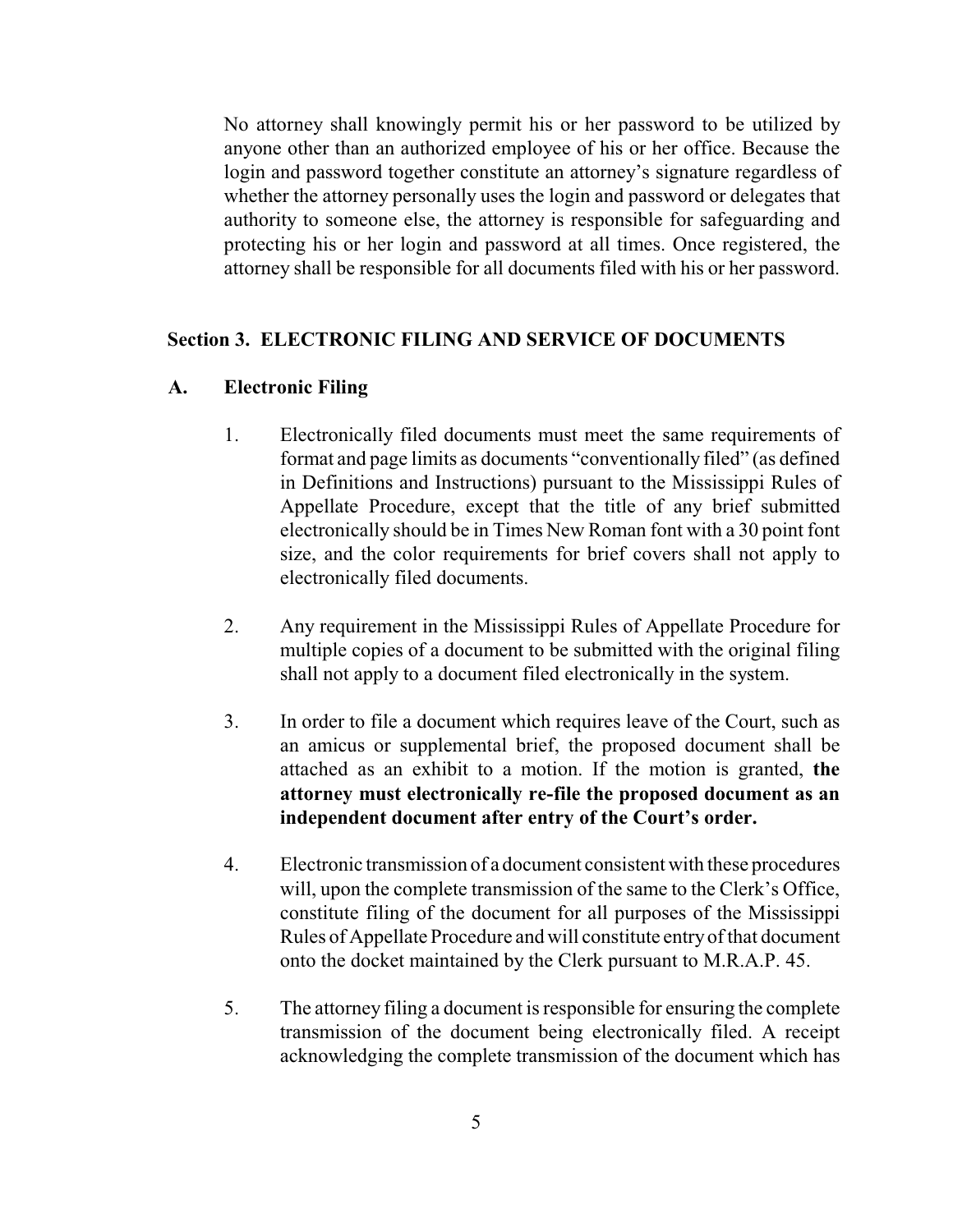been filed will appear immediatelyon the filer's screen. Parties also can verify the filing of documents by inspecting the Court's electronic docket sheet.

- 6. When a Filing User's document has been filed electronically, the official record is the electronic document stored by the Court, and the filing party is bound by the document as filed.
- 7. All documents which form part of a single pleading and which are being filed at the same time may be filed electronically together under one document number, e.g., the motion and a supporting affidavit, with the exception of memoranda in support.
- 8. In filing documents and attachments to documents, a filing party should electronically image, i.e., "scan," a paper exhibit that is less than ten megabytes (10 MB) and submit the exhibit as an attachment in PDF format. Some attached documents, whether a scanned exhibit or other evidence, may exceed the 10 MB size requirement on the system. When this occurs, the document shall be reduced to as many 10 MB "bundles" as required to file the entire document. Each bundle is filed as a separate attachment; the description of each attachment should identify the document type and page numbers, i.e., "Exhibit 1 - Pages 1 - 43"or "Exhibit 2 - Pages 44 - 83." Attorneys are encouraged to file an Exhibit List as the first attachment.

#### <span id="page-5-0"></span>**B. Signatures**

A pleading or other document requiring an attorney's signature shall identify the attorney in the following manner, whether filed electronically or submitted on disk or CD to the Clerk's Office:

"s/(attorney name)" (e.g., s/Jane Doe) Jane Doe Mississippi Bar Number Firm Name Firm Address Telephone Number Fax Number E-Mail Address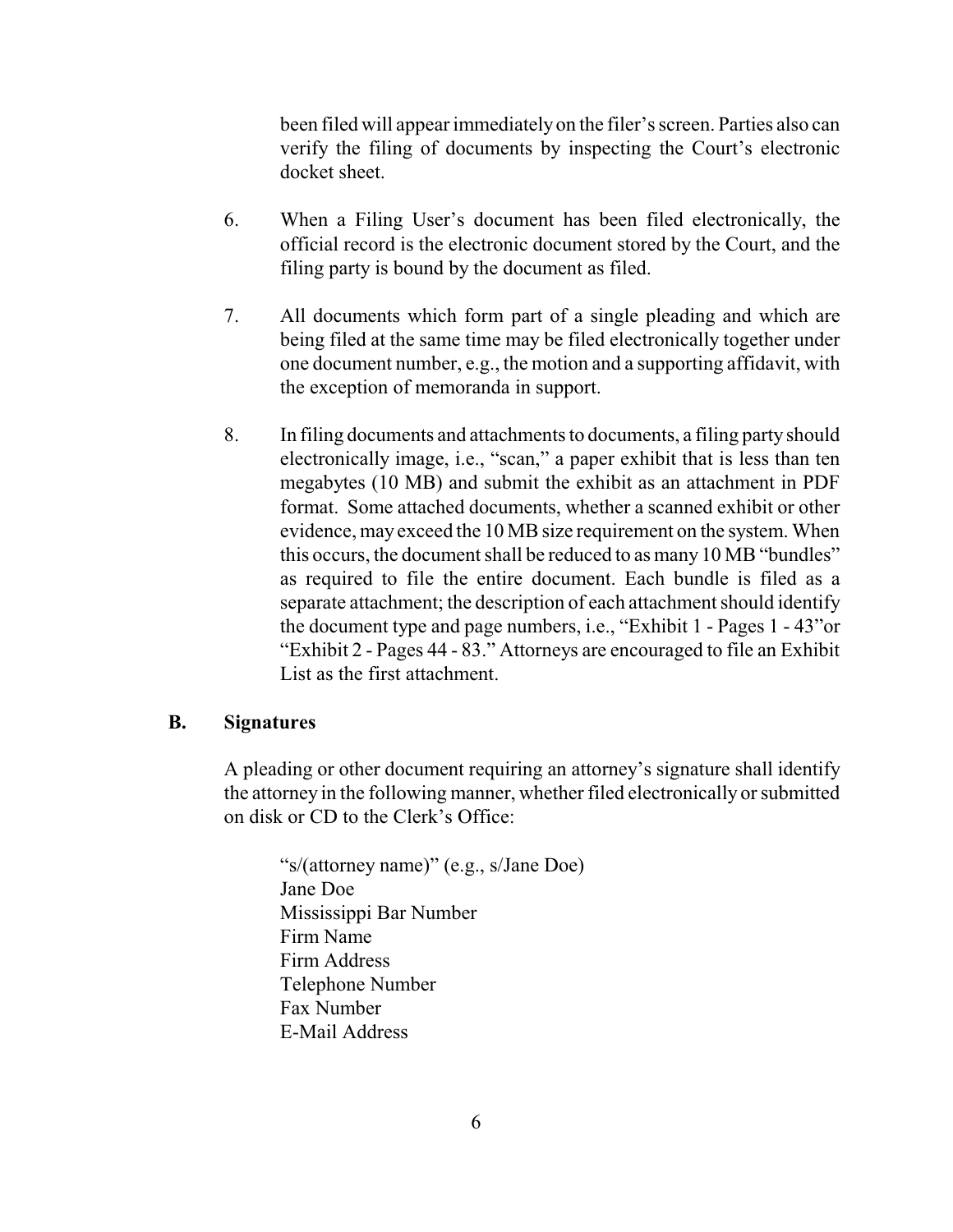Electronically represented signatures of all parties and Filing Users described above are presumed valid. An attorney challenging the authenticity of an electronically filed document must file a timely objection to the document. Documents which require more than one party's signature must be filed electronically by submitting a scanned document containing all necessary signatures or by showing the consent of the other parties on the document.

#### <span id="page-6-0"></span>**C. Title of Documents**

The person electronically filing a pleading or other document will be responsible for designating a filing event for the pleading or other document by using one of the categories contained in the system. The filing event selected serves only as a descriptive reference and does not alter the title which appears on the pleading or document being filed.

### <span id="page-6-1"></span>**D. Filing Deadlines**

Filing documents electronically does not alter any filing deadlines or any time computation pursuant to M.R.A.P. 26. All electronic transmissions of documents must be completed (i.e., received completely by the Clerk's Office) prior to **midnight Central Standard (or Daylight Savings) Time**. For the filing to be **completed**, the filer must have received the Notice of Electronic Filing from the Court. The Notice of Electronic Filing reflects the time the electronic transmission of a document is completed. Accordingly, a document will be deemed timely filed if the Notice of Electronic Filing reflects time prior to midnight. However, a judge may order that a document be filed by a time certain, which then becomes the filing deadline. Although documents can be filed electronically 24 hours a day, filers are strongly encouraged to file all documents during office hours.

### <span id="page-6-2"></span>**E. Errors in Filing**

Once a document is submitted electronically, it becomes part of the court file, and corrections may be made only by the Court and/or the Clerk's Office. The system **will not permit** the filing party to make changes to the document(s) or docket entry once the transaction has been accepted, and the filer should **not** attempt to refile the documents(s).

As soon as possible after an error is discovered, the party seeking correction should follow the procedure set forth in M.R.A.P. 10(e).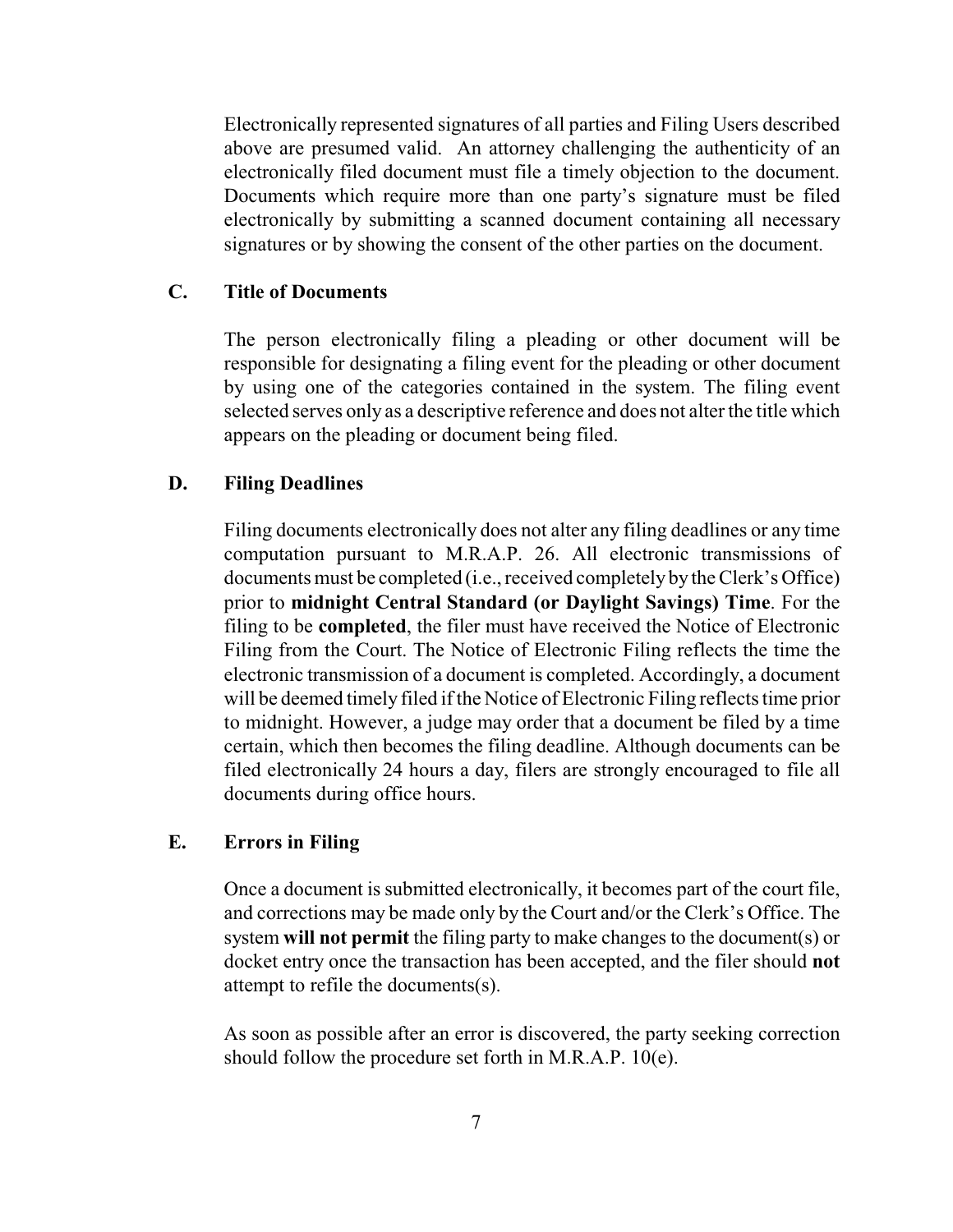### <span id="page-7-0"></span>**F. Service of Filed Documents on Parties**

- 1. The system will generate a "Notice of Electronic Filing" when any document is filed. This notice represents service of the document on attorneys who are registered participants with the system. Except as provided in Section 4, regarding conventional filing, the filing party shall not be required to serve any pleading or other documents on any party receiving electronic notice.
- 2. The filing party shall also serve those parties not designated or able to receive electronic notice but who nevertheless are entitled to notice of said pleading or other document in accordance with the Mississippi Rules of Appellate Procedure, except as otherwise provided by order of the Court. If such service of a paper copy is to be made, it shall be done in the manner provided in the Mississippi Rules of Appellate Procedure.
- 3. Service pursuant to Section  $3(F)(1)$  will constitute service pursuant to M.R.A.P. 25 and will entitle the party being served, as in conventional service by U.S. mail, to the additional three days provided by M.R.A.P. 26.

## <span id="page-7-1"></span>**G. Acknowledgment of Service**

An acknowledgment of service is still a requirement when filing documents electronically.

## <span id="page-7-2"></span>**Section 4. CONVENTIONAL FILING AND SERVICE OF DOCUMENTS**

### <span id="page-7-3"></span>**A. Conventional Filings**

As used in these procedures, a "conventionally" filed or submitted document or pleading is one presented to the Clerk or a party on paper or other non-electronic, tangible format.

<span id="page-7-4"></span>1. **Sealed Cases and Confidential Cases** shall be not be included as part of the appellate e-filing system. All documents in sealed and confidential cases shall be submitted conventionally to the Clerk's Office for filing. Only authorized Court personnel will be able to view docket entries and documents in these cases. Parties must not use the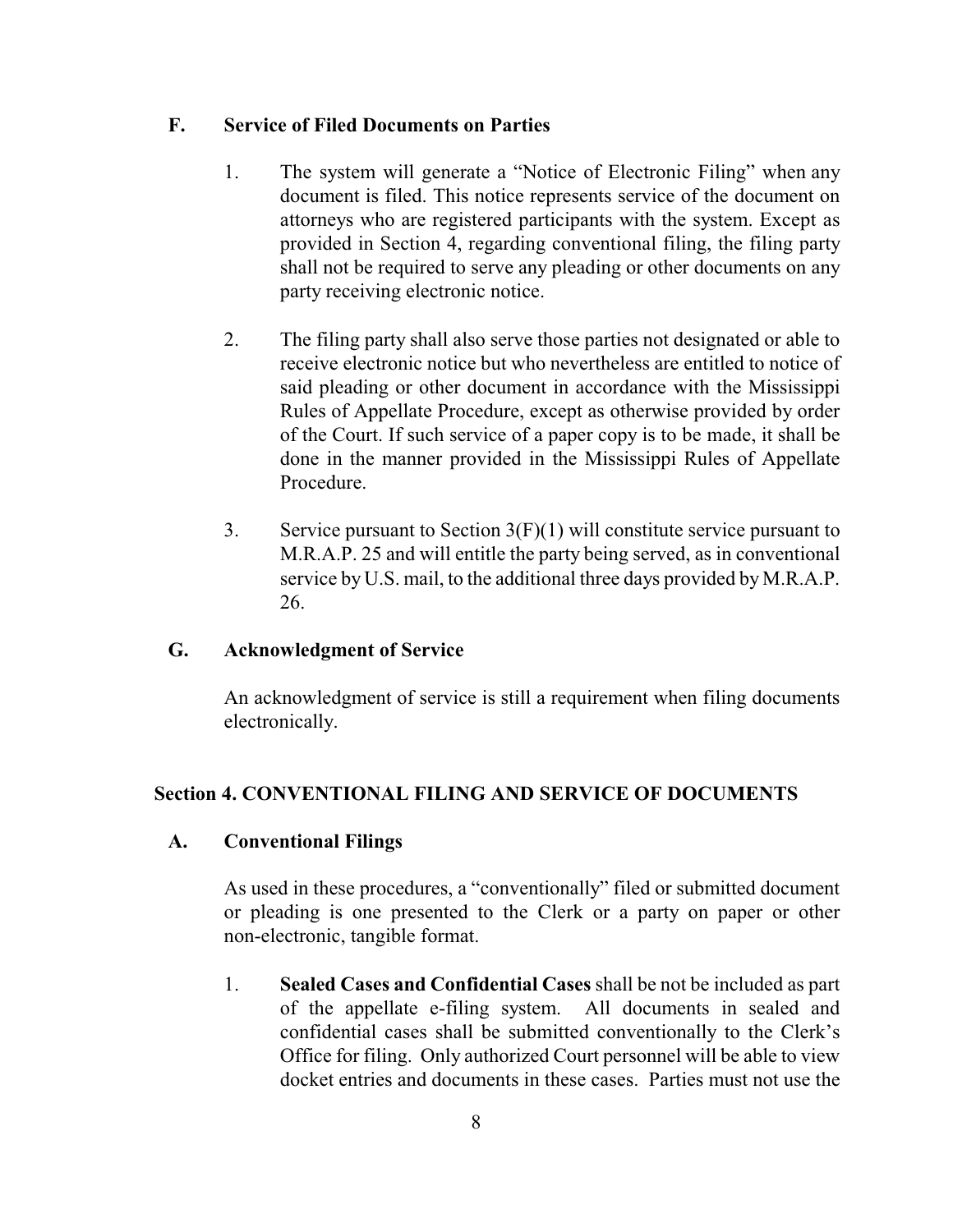Court's electronic notice facilities to serve documents in sealed or confidential cases. An NEF will not be sent on documents filed in sealed and confidential cases. Service should be made in accordance with the Mississippi Rules of Appellate Procedure, and an acknowledgment of service must be attached to the filed document.

- <span id="page-8-0"></span>2. **All documents**, except for briefs, motions, responses, and compliance documents, shall be filed conventionally and not electronically.
- <span id="page-8-1"></span>3. **Other documents** which also shall be filed conventionally and not electronically unless specifically authorized by the Court:
	- a. **Exhibits and other documents** which cannot or should not be filed electronically by conversion to a legible electronic form shall be filed conventionally. Whenever possible, counsel is responsible for converting filings to an electronic form. However, if that is not possible, counsel shall electronically file a PDF document titled **Notice of Conventional Filing** as a notation on the docket sheet that filings are being held in the Clerk's Office in paper form. A sample **Notice of Conventional Filing** is attached as **[Form](#page-12-0) 1**. If documents are filed in paper format, counsel must provide an original for the Clerk's Office. A paper copy must be served on all parties in the case.
	- b. **Documents filed by pro se litigants** shall be filed conventionally unless said pro se party is a registered attorney. The Clerk's Office will upload these conventionally filed documents into the system.
	- c. **Attorneys may apply to the Court for permission to file documents conventionally.** Even if the Court initially grants an attorney permission to file documents conventionally, the Court may withdraw that permission at any time during the pendency of a case and require the attorney to file documents electronically using the system.

#### <span id="page-8-2"></span>**B. Service of Conventional Filings**

Pleadings or other documents which are filed conventionally rather than electronically shall be served in the manner provided for in the Mississippi Rules of Appellate Procedure, except as otherwise provided by order of the Court.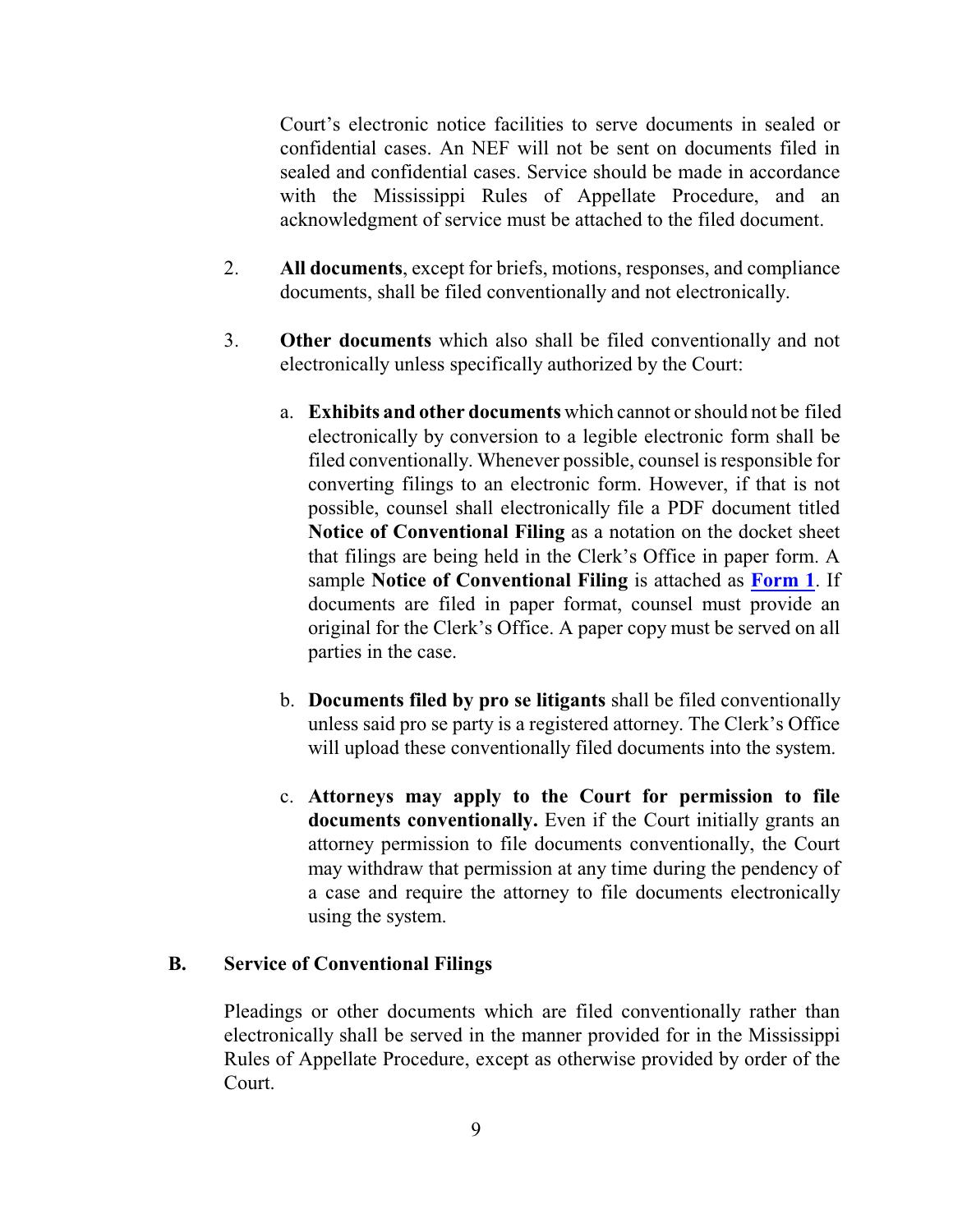### <span id="page-9-0"></span>**Section 5. TECHNICAL FAILURES**

#### <span id="page-9-1"></span>**A. The Court's System**

The Clerk's Office shall deem the public website for the appellate e-filing system to be subject to a technical failure on a given day if the site is unable to accept filings continuously or intermittently over the course of any period of time greater than one hour after 12:00 noon that day, in which case filings due that day which were not filed due solely to such technical failures shall become due the next business day.

When unable to file a document in a timely manner due to a failure of the appellate e-filing system, a document **may** be filed conventionally, and the filer shall explain the conventional filing by attaching a Declaration of Technical Difficulties.

### <span id="page-9-2"></span>**B. The Attorney's System**

If the attorney is unable to file a document in a timely manner due to technical difficulties in the user's system (e.g., phone line problems, problems with the filer's Internet Service Provider (ISP), or hardware or software problems), the attorney should file the document conventionally and notify the Court of the inability to electronically file. Such notification may be made by attaching a Declaration of Technical Difficulties, wherein he or she explains the inability to file electronically.

### <span id="page-9-3"></span>**Section 6. PRIVACY**

### <span id="page-9-4"></span>**A. Obligation to Protect Sensitive and Private Information**

To achieve the goal of promoting electronic access to case files while still protecting personal privacyand addressing concerns created byInternet access to court documents, counsel shall refrain from including, or shall partially redact where inclusion is necessary and relevant to the case, the following personal data identifiers from all pleadings and other papers filed with the Court, including exhibits thereto, whether filed electronically or on paper, unless otherwise ordered by the Court or except where otherwise specifically required by rule or statute: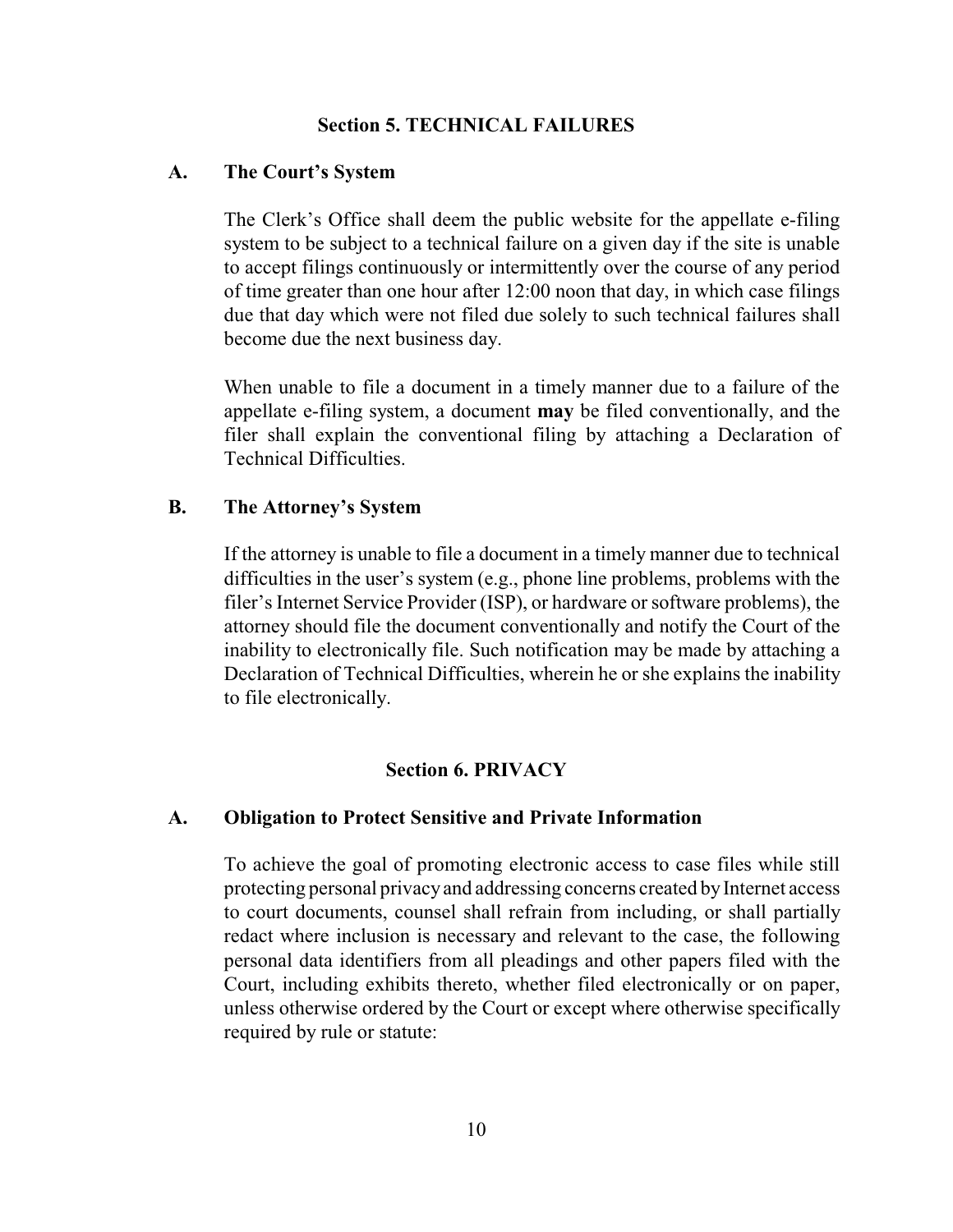- 1. **Social Security numbers.** If an individual's social security number must be included in a pleading, only the last four digits of that number should be used.
- 2. **Names of minor children.** If the involvement of a minor child must be mentioned, only the initials of that child should be used.
- 3. **Dates of birth.** If an individual's date of birth must be included in a pleading, only the year should be used.
- 4. **Financial account numbers.** Iffinancial account numbers are relevant, only the last four digits of these numbers should be used.

**The responsibility for redacting these personal identifiers rests solely with counsel and the parties. The Clerk will not review pleadings for compliance with this procedure.** Attorneys also are advised to exercise caution when filing documents that contain the following:

- 1) personal identifying number, such as driver's license number;
- 2) medical records, treatment, and diagnosis;
- 3) employment history;
- 4) individual financial information; and,
- 5) proprietary or trade-secret information.

Attorneys are strongly urged to share this notice with all clients so that an informed decision may be made about the inclusion of certain materials in court documents.

Users are cautioned that failure to redact personal identifiers and/or the inclusion of irrelevant personal information in a pleading or exhibit filed electronically with the Court may subject counsel to the disciplinary and remedial powers of the Court, including sanctions pursuant to M.R.A.P. 46.

#### <span id="page-10-0"></span>**B. Exemptions From the Redaction Requirement**

The redaction requirement shall not apply to the following:

1. The record of a court, tribunal, or administrative proceeding, if that record was not subject to the redaction requirement when originally filed.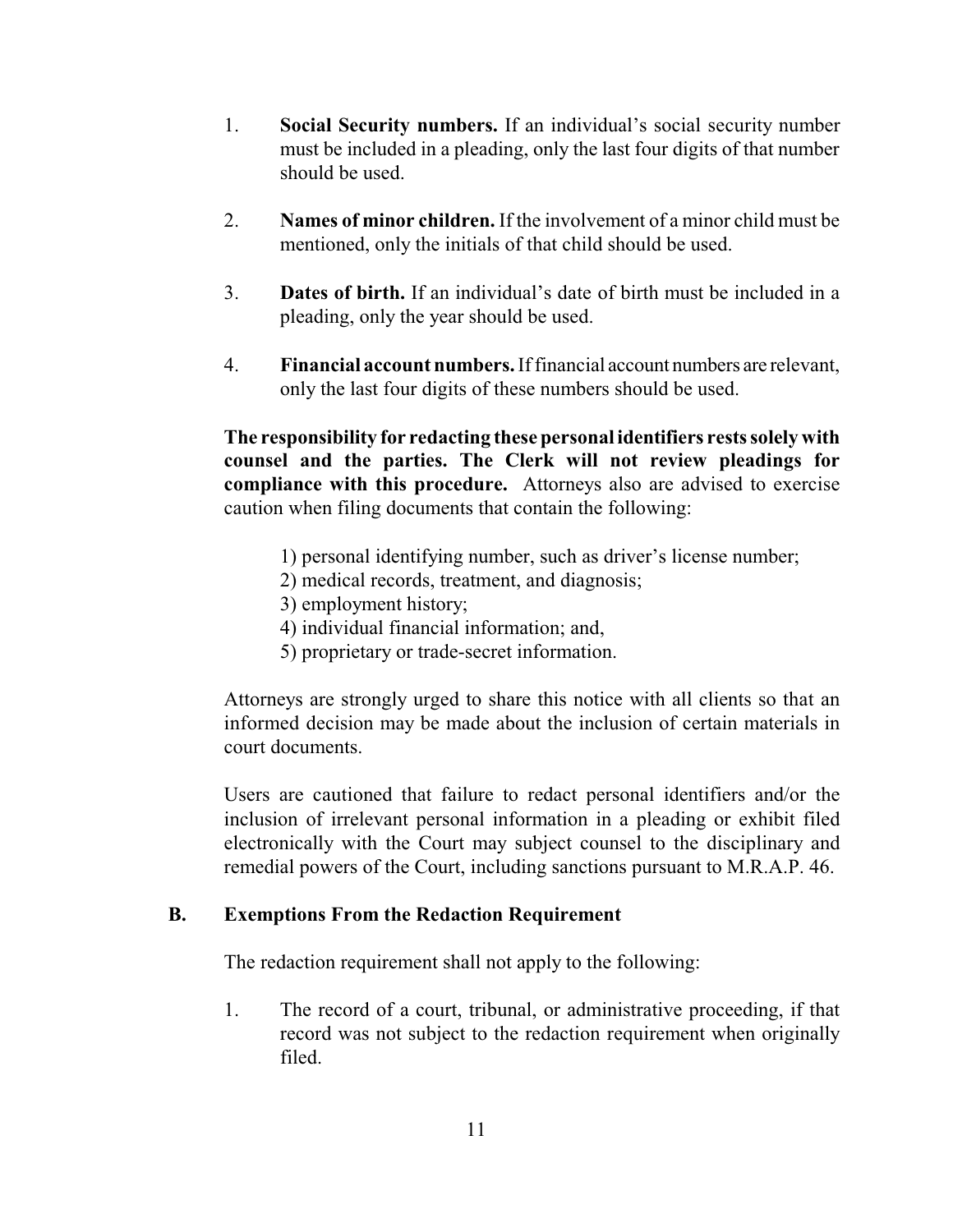2. Documents filed under seal.

## <span id="page-11-0"></span>**C. Filing Documents With Sensitive and Private Information**

A party wishing to file a document containing the personal data identifiers listed above may do so in the following manner:

- 1. **File an unredacted version** of the document under seal, or
- 2. **File a reference list under seal.** The reference list shall contain the complete personal data identifier(s) used in its (their) place in the filing.

All references to the redacted identifiers in the case included in the reference list will be construed to refer to the corresponding complete personal data identifier. The reference list must be filed under seal, and may be amended without leave of the Court.

The unredacted version of the document or the reference list shall be retained by the Court as part of the record. The Court may, however, still require the party to file a redacted copy for the public file.

## <span id="page-11-1"></span>**D. Waiver of Protection of Personal Data Identifiers**

Users who file documents that include the items listed in Section 6(A) above waive the protections of this Section 6. Parties aggrieved by the filing of such information may seek relief by motion to the Supreme Court.